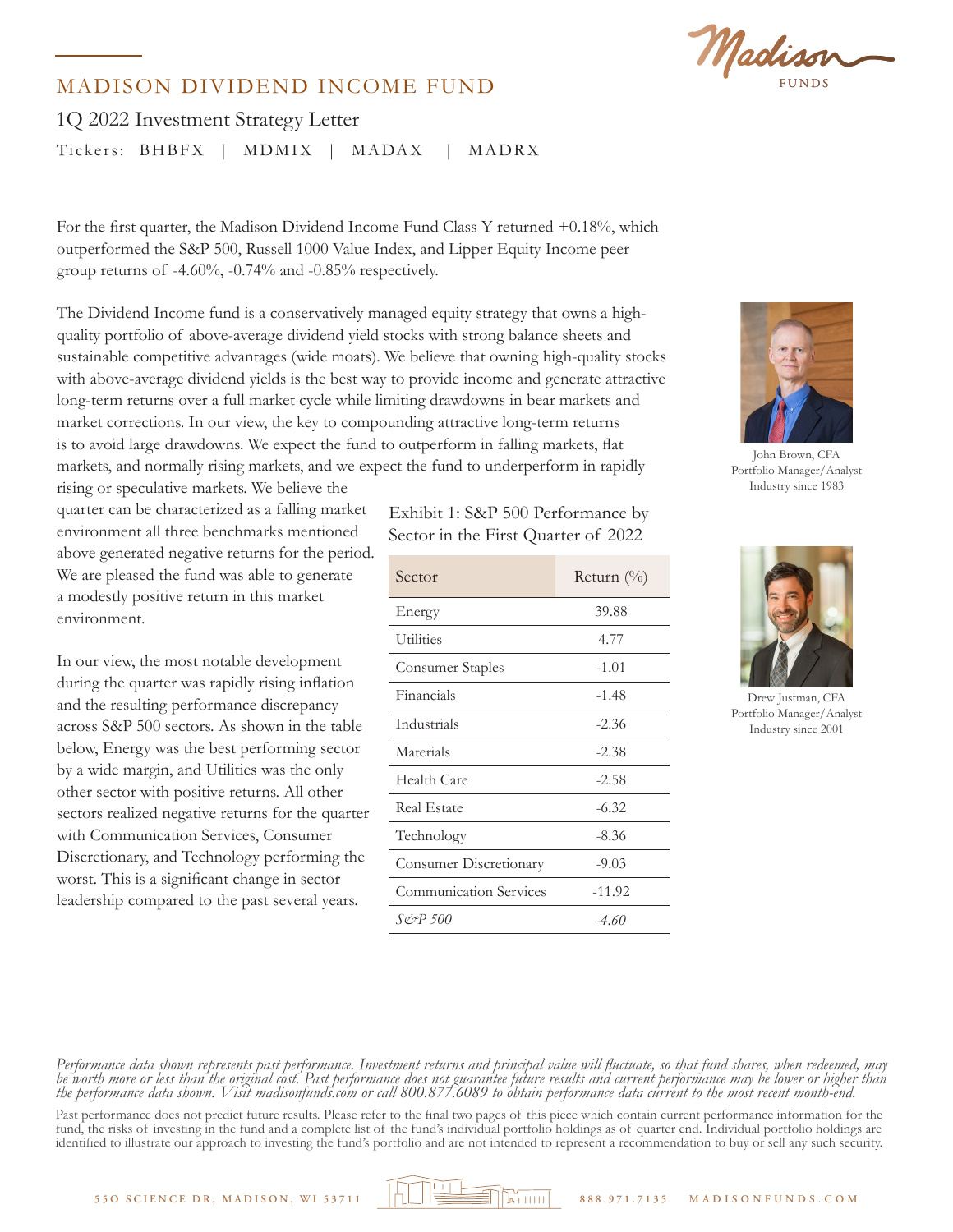## 1Q 2022 MADISON DIVIDEND INCOME FUND - INVESTMENTS STRATEGY LETTER

Tickers: BHBFX | MDMIX | MADAX | MADRX

Our goal is for the Dividend Income fund to be an "all-weather portfolio" that does well in various market environments including periods with rising interest rates and inflation. This quarter we want to highlight four portfolio holdings in three different sectors that we believe are direct beneficiaries of higher inflation.

## **ENERGY**

The fund owns **Baker Hughes (BKR)** and **EOG Resources (EOG)** in the Energy sector. We wrote about these stocks in our third quarter 2021 investment strategy letter.

To review, BKR is a leading oilfield services provider that helps its customers with oil and gas exploration and production. Its customers include companies that discover oil, energy data management firms, drilling companies, well construction, and production and completion firms. The firm is also synonymous with the US rig count. BKR also helps make energy cleaner and more efficient, and is a leader in energy transition businesses, including carbon capture and hydrogen, along with being a market leader in supplying equipment for liquified natural gas (LNG) projects.

EOG is a leading oil and gas exploration and production company with attractive exposure to US shale resources. Its energy mix is ~72% oil and liquid natural gas and 28% natural gas. The company has premium acreage that includes over 10,000 potential drilling locations, which provides a long runway for growth. EOG has a disciplined management team that limits operating expenses and capital spending which results in high free cash flow, a rarity in the Energy sector.

Our theses on BKR and EOG is that both stocks will benefit from higher energy prices and production growth over time. For BKR, higher energy prices are likely to increase demand for its oilfield products and services. This is a cyclical industry, and we believe the cyclical low in demand occurred in mid-2020 as customers significantly pulled back on oil and gas capital expenditure spending during the early stages of the Covid pandemic. For EOG, higher energy prices are likely to result in higher production volumes and increased average selling prices for oil and gas from its wells. Importantly, both BKR and EOG generate positive cash flow, have low financial leverage versus peers, and A-rated balance sheets by S&P.

## CONSUMER STAPLES

The fund owns **Archer-Daniels Midland (ADM)** in the Consumer Staples sector. ADM is a leading processor of agricultural products including soybeans and corn. It buys crops from farmers, transports, and stores the crops until it processes them, and then sells the finished product to end market buyers. The company has a global footprint with a large network of logistical assets to store and transport commodities around the world, which gives it a competitive advantage in mostly commodity businesses. The company also has a flavors and specialty ingredient business that is a small but rapidly growing part of its portfolio. ADM generates solid cash flow and has an A-rated balance sheet by S&P, indicative of solid financial strength. Additionally, it is a Dividend Aristocrat that has increased its dividend each year for 45 years.

Our thesis on ADM is that it will benefit from higher agricultural commodity prices. In the short term, there is strong demand and limited supply for agricultural commodities due to current global events including Covid, supply chain disruptions, and more recently, the conflict in eastern Europe. On a longer-term basis, ADM is exposed to favorable secular trends including rising soybean consumption in China and other emerging markets.

## MATERIALS

The fund owns **Nucor (NUE)** in the Materials sector. NUE is a leading manufacturer of steel and steel products. It is the largest steelmaker in the US based on production volume. The company has a low fixed cost position with a diverse product and mill portfolio that takes market share over time. NUE has a strong balance sheet and flexible capital spending model that can quickly adjust to changing economic conditions. It is a Dividend Aristocrat which has raised its dividend annually for 48 years. The stock yielded 3% at the time of purchase and had a relative dividend yield of 2x the S&P 500.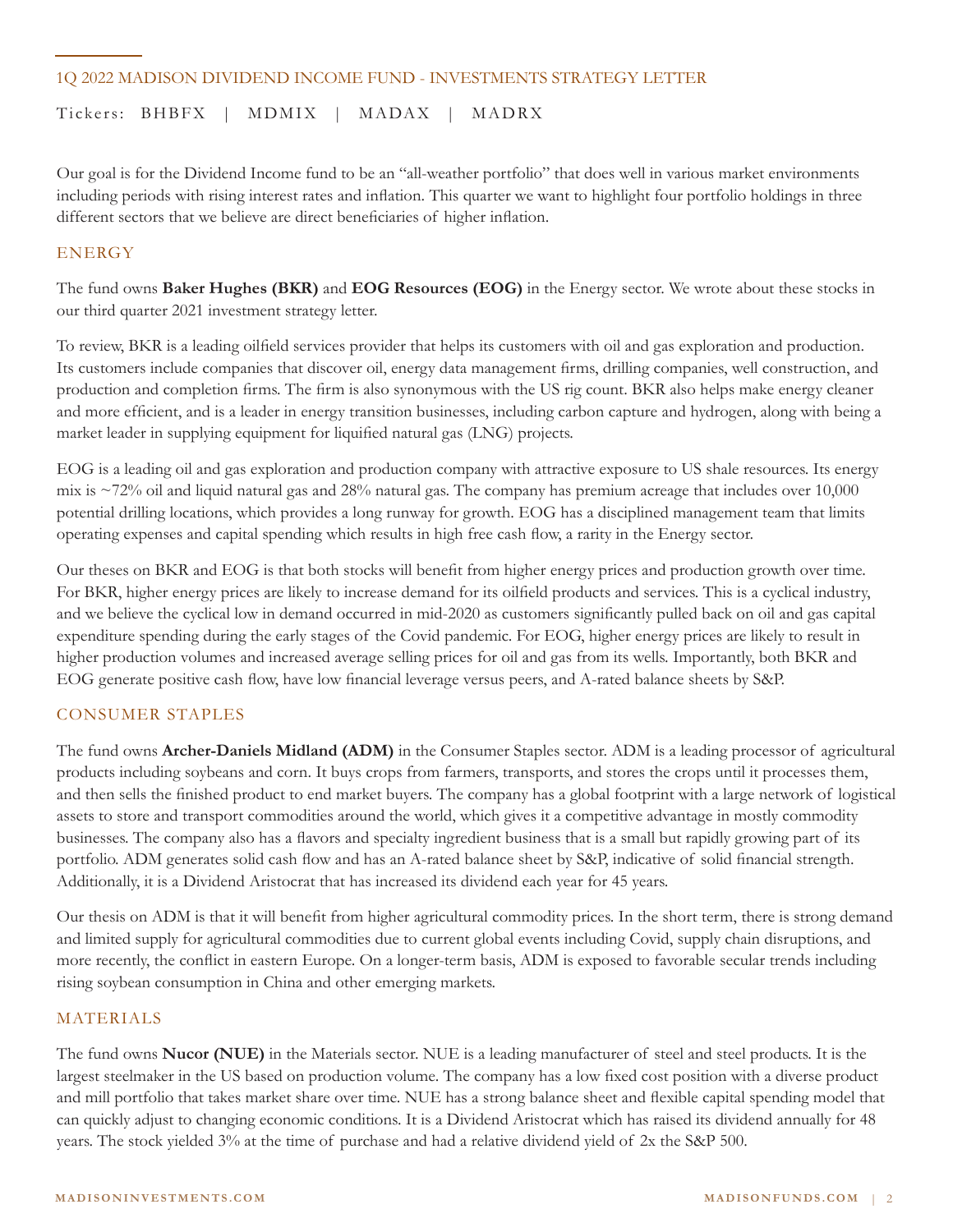## 1Q 2022 MADISON DIVIDEND INCOME FUND - INVESTMENTS STRATEGY LETTER

Tickers: BHBFX | MDMIX | MADAX | MADRX

Our thesis on NUE is that it will benefit from higher steel prices and market share gains. In the short term, there is strong demand and limited supply for steel due to current global events including Covid, supply chain disruptions, and more recently, the conflict in eastern Europe. On a longer-term basis, we believe NUE will be a beneficiary of onshoring, where manufacturing returns to the US, which will generate rising demand for steel. One recent example of onshoring is Intel (INTC) announcing plans to build a \$20 billion investment in the construction of new leading-edge chip factories in Ohio.

ADM, BKR, EOG and NUE were purchased in the first half of 2021. Together, these four stocks are now more than 10% of the portfolio. While we can't predict the future, if inflation remains elevated going forward, these companies should continue to benefit.

*John Brown, CFA® Drew Justman, CFA®*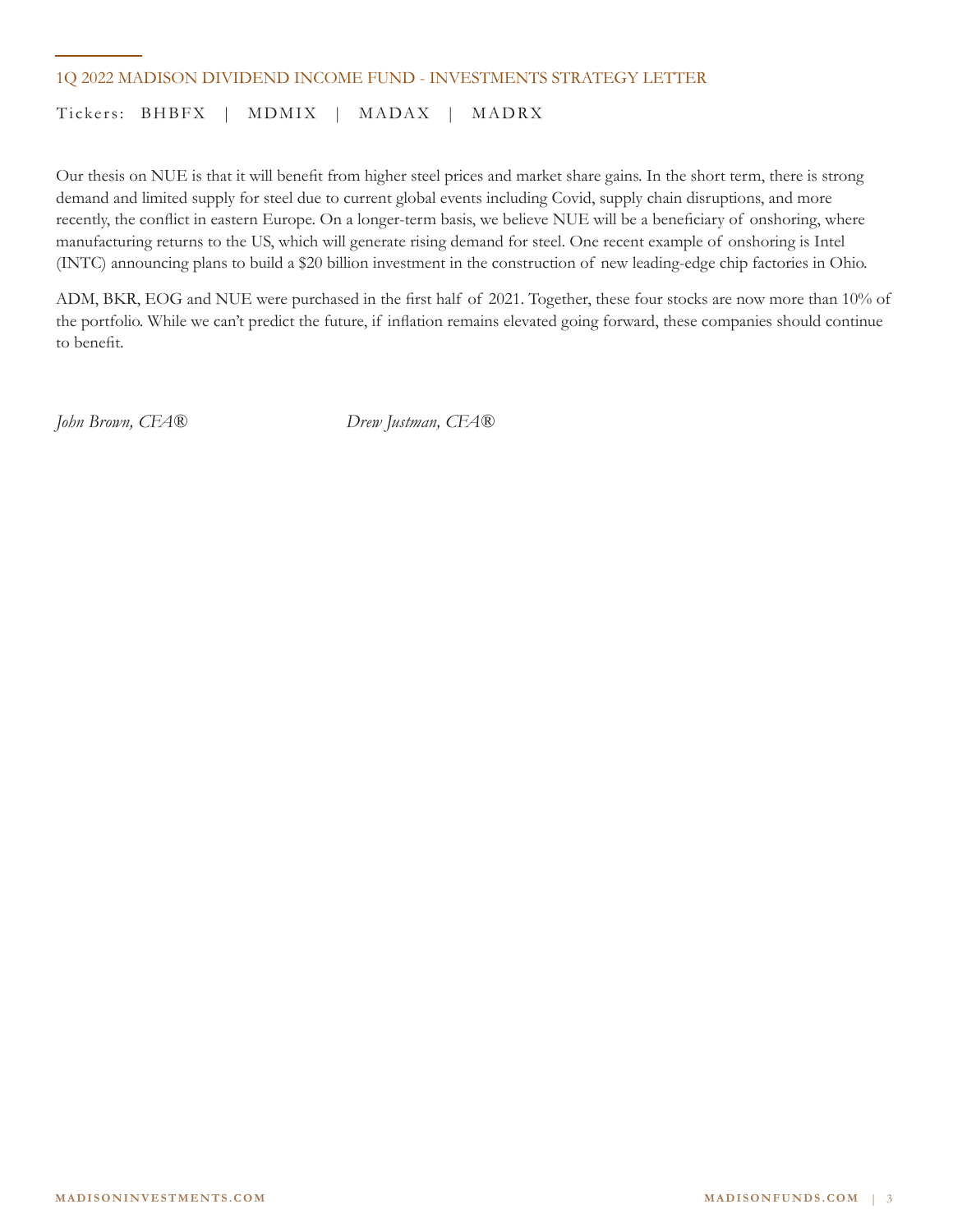## 1Q 2022 MADISON DIVIDEND INCOME FUND - INVESTMENTS STRATEGY LETTER

## Tickers: BHBFX | MDMIX | MADAX | MADRX

#### DISCLOSURES

"Madison" and/or "Madison Investments" is the unifying tradename of Madison Investment Holdings, Inc., Madison Asset Management, LLC ("MAM"), and Madison Investment Advisors, LLC ("MIA"), which also includes the Madison Scottsdale office. MAM and MIA are registered as investment advisers with the U.S. Securities and Exchange Commission. Madison Funds are distributed by MFD Distributor, LLC. MFD Distributor, LLC is registered with the U.S. Securities and Exchange Commission as a broker-dealer and is a member firm of the Financial Industry Regulatory Authority. The home office for each firm listed above is 550 Science Drive, Madison, WI 53711. Madison's toll-free number is 800-767-0300.

Any performance data shown represents past performance. Past performance is no guarantee of future results.

Non-deposit investment products are not federally insured, involve investment risk, may lose value and are not obligations of, or guaranteed by, any financial institution. Investment returns and principal value will fluctuate.

This report is for informational purposes only and is not intended as an offer or solicitation with respect to the purchase or sale of any security.

The Dividend Aristocrats are S&P 500 index constituents. Qualifications for a stock to be a Dividend Aristocrat are 1) a stock must be a member of the S&P 500 and 2) a stock must have increased their dividend payment for at least the past 25 consecutive years.

Consider the investment objectives, risks, and charges and expenses of Madison Funds carefully before investing. Each fund's prospectus contains this and other information about the fund. Call 800.877.6089 or visit madisonfunds.com to obtain a prospectus and read it carefully before investing.

Although the information in this report has been obtained from sources that the firm believes to be reliable, we do not guarantee its accuracy, and any such information may be incomplete or condensed. All opinions included in the report constitute the authors' judgment as of the date of this report and are subject to change without notice.

Following our Participate and Protect® investment philosophy, our goal is to build portfolios so that investors will participate in favorable markets and be protected during market declines compared with investors in portfolios holding more speculative and volatile securities. There is no assurance that this goal will be realized.

Madison Asset Management, LLC does not provide investment advice directly to shareholders of the Madison Funds. Opinions stated are informational only and should not be taken as investment recommendation or advice of any kind whatsoever (whether impartial or otherwise).

Madison Funds are distributed by MFD Distributor, LLC, member FINRA.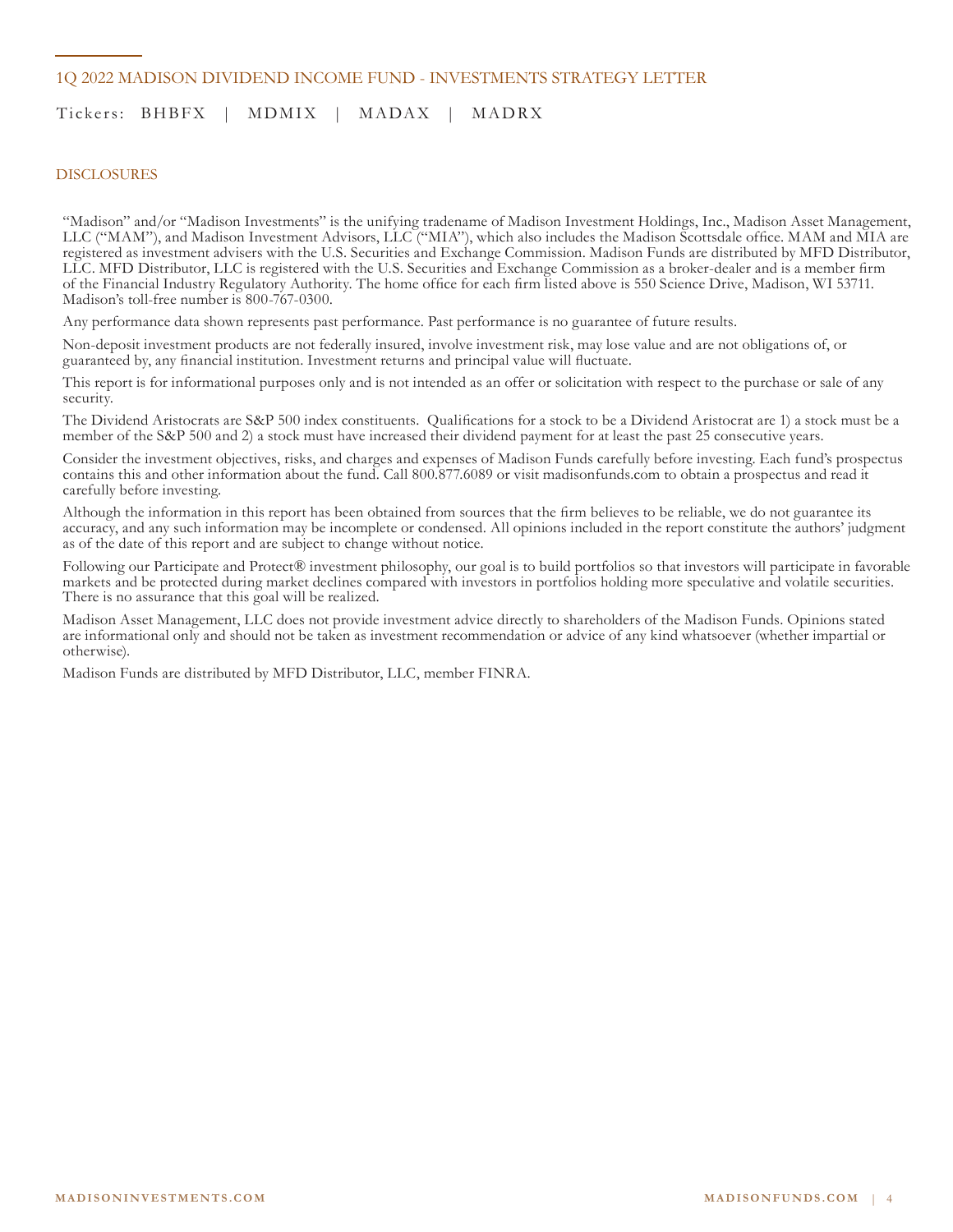Madison

# MADISON DIVIDEND INCOME FUND

March 31, 2022

\$ 32,500

# Growth of \$10,000 Class Y Shares, Trailing 10 Years<sup>1</sup> Experienced Management



## Average Annual Total Returns<sup>2</sup> (%)

| ◡                                      |                 |            |       |                          |       |                          |                          |
|----------------------------------------|-----------------|------------|-------|--------------------------|-------|--------------------------|--------------------------|
|                                        | Three<br>Months | <b>YTD</b> | 1Yr   | 3Yr                      | 5Yr   | 10Yr                     | Since<br>Inception       |
| Class I                                | 0.20            | 0.20       | 14.40 |                          |       |                          | 20.61                    |
| Class R <sub>6</sub>                   | $\overline{a}$  |            |       |                          |       | $\overline{\phantom{0}}$ | 4.42                     |
| Class Y                                | 0.18            | 0.18       | 14.28 | 13.75                    | 13.44 | 12.52                    | 8.70                     |
| Class A without sales charge           | 0.14            | 0.14       | 14.00 |                          |       | ۰                        | 22.51                    |
| with sales charge                      | $-5.61$         | $-5.61$    | 7.46  | $\overline{\phantom{a}}$ |       | $\overline{\phantom{a}}$ | 18.61                    |
| S&P 500® Index                         | $-4.60$         | $-4.60$    | 15.65 | 18.92                    | 15.99 | 14.64                    | $\overline{\phantom{a}}$ |
| Russell 1000® Value Index <sup>3</sup> | $-0.74$         | $-0.74$    | 11.67 | 13.02                    | 10.29 | 11.70                    | $\overline{a}$           |
| Lipper Equity Income Funds<br>Index    | $-0.85$         | $-0.85$    | 13.76 | 13.44                    | 11.21 | 11.27                    | $\overline{\phantom{0}}$ |
|                                        |                 |            |       |                          |       |                          |                          |

## Calendar Year Returns<sup>2</sup> (%)

|                     | 2012  | 2013        |  | 2014 2015 2016 2017 2018 2019       |  |                                                            | 2020   | 2021  |
|---------------------|-------|-------------|--|-------------------------------------|--|------------------------------------------------------------|--------|-------|
| Class Y             |       | 10.86 30.59 |  |                                     |  | 8.81 0.07 12.79 19.93 -0.70 25.16 6.34 22.76               |        |       |
| $S\&P500\&$         | 16.00 |             |  |                                     |  | 32.39 13.69 1.38 11.96 21.83 -4.38 31.49 18.40 28.71       |        |       |
| Russell 1000® Value |       |             |  |                                     |  | 17.51 32.53 13.45 -3.83 17.34 13.66 -8.27 26.54 2.80 25.16 |        |       |
| Lipper              |       | 13.66 28.70 |  | 10.69 -2.96 14.30 16.43 -6.62 26.38 |  |                                                            | - 4.58 | 24.20 |

Performance data shown represents past performance. Investment returns and principal value will fluctuate, so that fund shares, *when redeemed, may be worth more or less than the original cost. Past performance does not guarantee future results and current performance may be lower or higher than the performance data shown. Visit madisonfunds.com or call 800.877.6089 to*  \$ 2,500 *obtain performance data current to the most recent month-end.* 

# 5-Yr Risk Measures (%)

|                           | Class Y | vs. S&P 500 | Class Y | vs. R1000V | Class Y | vs. Lipper |  |
|---------------------------|---------|-------------|---------|------------|---------|------------|--|
| <b>Standard Deviation</b> | 13.67   | 15.78       | 13.67   | 16.56      | 13.67   | 14.71      |  |
| Down Capture              | 86.84   | 100.00      | 77.94   | 100.00     | 92.29   | 100.00     |  |
| Up Capture                | 85.60   | 100.00      | 96.78   | 100.00     | 103.56  | 100.00     |  |
| Beta                      | 0.80    | 1.00        | 0.79    | 1.00       | 0.90    | 1.00       |  |

#### $\frac{1}{\sqrt{2}}$  to 3/31/2022 to 3/31/2022 to 3/31/2022 to 3/31/2022 to 3/31/2022 to 3/31/2022 to 3/31/2022 to 3/31/2022 to 3/31/2022 to 3/31/2022 to 3/31/2022 to 3/31/2022 to 3/31/2022 to 3/31/2022 to 3/31/2022 to 3/31/2022 Experienced Management



John Brown, CFA Portfolio Manager Industry since 1983

Brown, CFA Drew Justman, CFA Drew Justman, CFA Portfolio Manager Industry since 2001

## <sup>1</sup> Fund Features

- $\blacktriangleright$  Fund seeks current income with an opportunity for capital appretiation
- $\blacktriangleright$  High conviction of approx. 50 holdings
- $\blacktriangleright$  Relative yield strategy; buy stocks trading at high end of historic dividend yield range
- $\blacktriangleright$  Focus on risk management

| Class       | Ticker       | Inception<br>Date                                  | Exp.<br>Ratio |
|-------------|--------------|----------------------------------------------------|---------------|
| A           | <b>MADAX</b> | 5/29/20                                            | 1.16%         |
| Y           | <b>BHBFX</b> | 12/18/86                                           | $0.91\%$      |
| Ι           | <b>MDMIX</b> | 8/31/20                                            | 0.81%         |
| R6          | <b>MADRX</b> | 2/28/22                                            | 0.73%         |
| prospectus. |              | Expense ratios are based on the fund's most recent |               |

Distribution Frequency - Quarterly

#### Distribution History  $10,000$

 $38,000$ 

Class Y, Per Share Class Y, Per Share

| Year | Total  | Yr-End Nav |
|------|--------|------------|
| 2021 | \$0.12 | \$32.37    |
| 2020 | \$0.45 | \$29.48    |
| 2019 | \$1.11 | \$28.22    |
| 2018 | \$2.99 | \$23.46    |
| 2017 | \$1.04 | \$26.70    |
|      |        |            |
|      |        |            |

1 Growth of \$10,000 is calculated at NAV and assumes all dividends and capital gain distributions were reinvested. It does not take into account sales charges (if applicable) or the effect of taxes.

2 Average annual total returns and calendar year returns assume all distributions are reinvested and reflect applicable fees and expenses. Class A share returns without sales charge would be lower if sales charge were included.

3 Russell 1000® Value was added as a secondary comparison benchmark as of 6/1/2020.

Indices are unmanaged. An investor cannot invest directly in an index. They are shown for illustrative purposes only, and do not represent the performance of any specific investment. Index returns do not include any expenses, fees or sales charges, which would lower performance.

Prior to March 1, 2012, BHBFX was known as Madison Mosaic Equity Trust Balanced Fund. At that time, the fund changed investment policies. As a result, the manner in which the fund is currently being managed is not similar to the way in which it was previously managed. Therefore, the fund's historical performance data prior to March 1, 2012 may not be relevant to current